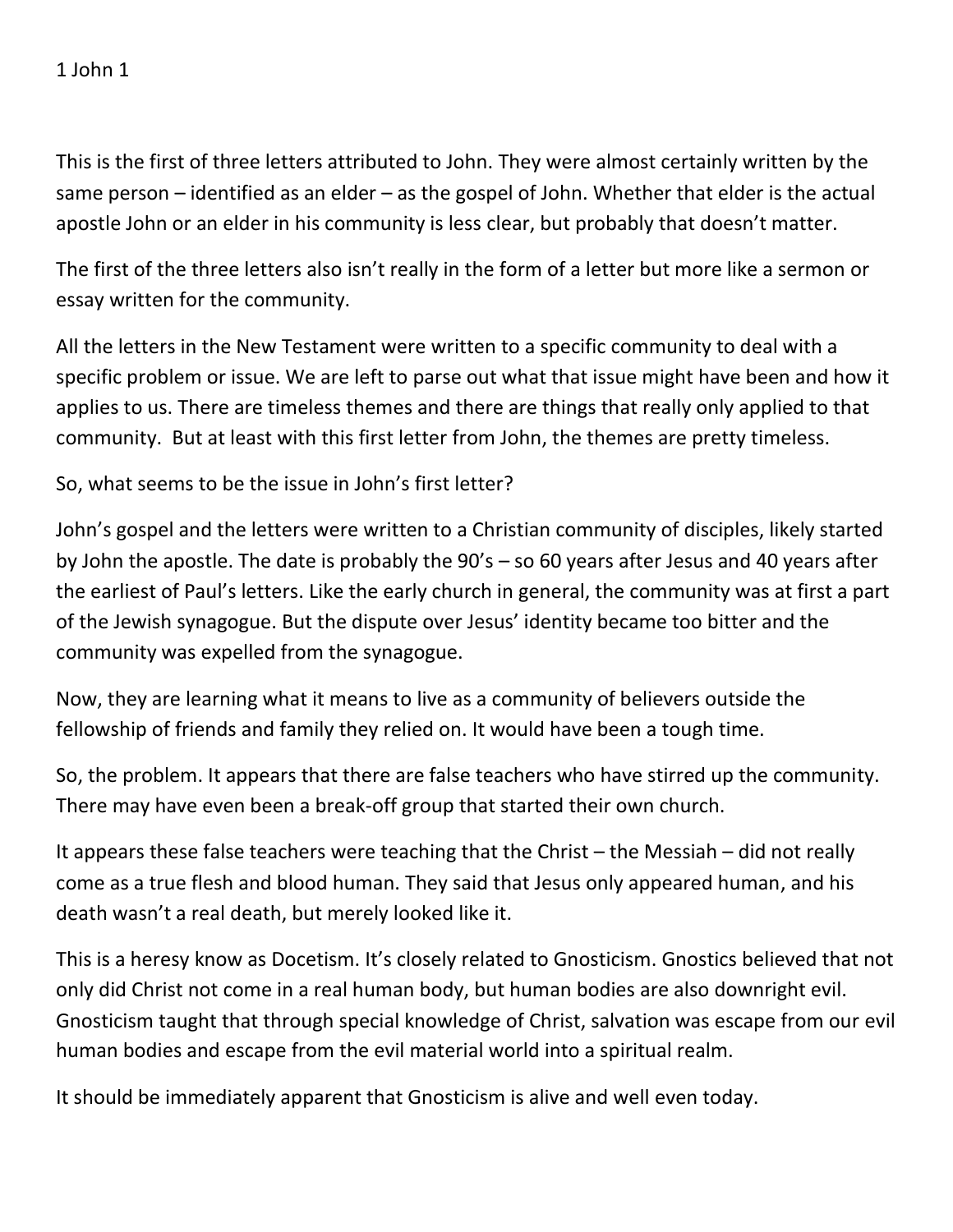And if you paid any attention during our trip through John's gospel, you know that this is the exact opposite of John's gospel and the central importance of incarnation in it.

These false teachers may also have minimized the importance of a life of discipleship and the dangers of sin – maybe they figured if we're getting out of this place anyway, who cares about what happens here. Or they may have taught that their own relationship with God was so far superior to others that they didn't sin at all.

John called these false teachers anti-Christs.

The beginning of his letter emphasizes that this word of life could be heard and seen and touched with their hands. The incarnation is real.

But sin is also real.

Central to John's theology is belief…and belief is relationship. It's relationship with Jesus that shapes everything about our lives as disciples.

When you are in relationship with Christ, you will walk in the light of truth and not the shadow of sin. But the reality of a beloved but material world is that sin exists, even in believers. John assures us though that when we do mess up, Christ is our advocate.

Paul also dealt with false teachers. However, Paul wrote much earlier than John and the false teachings hadn't really coalesced into anything that the church ultimately declared a heresy. The false teachers John's community was dealing with seem to be early gnostics. And Gnosticism was declared a heresy…a false teaching.

So, let's talk about heresy and heretics. How did the church decide something was heresy? Has the church ever been wrong? And who is Pastor Kris's favorite heretic? We had a whole seminary class on early church history that dealt with the various heresies. So getting very in depth in a 10 minute sermon isn't very practical. But we'll dip our toes in.

There are few things in the history of the Christian church that arouse anger and hostility quite like the arguments about what marked orthodox doctrine.

Another early heresy was the opposite of the Docetism and Gnosticism of John's false teachers. It was proclaimed by a priest named Arius and was called Arianism. This is oversimplified but, basically Arius believed that Jesus was created by God and was human not divine.

His heresy became popular and widespread enough that a church council was called by Emperor Constantine. The council was called the first Council of Nicaea and the Nicene Creed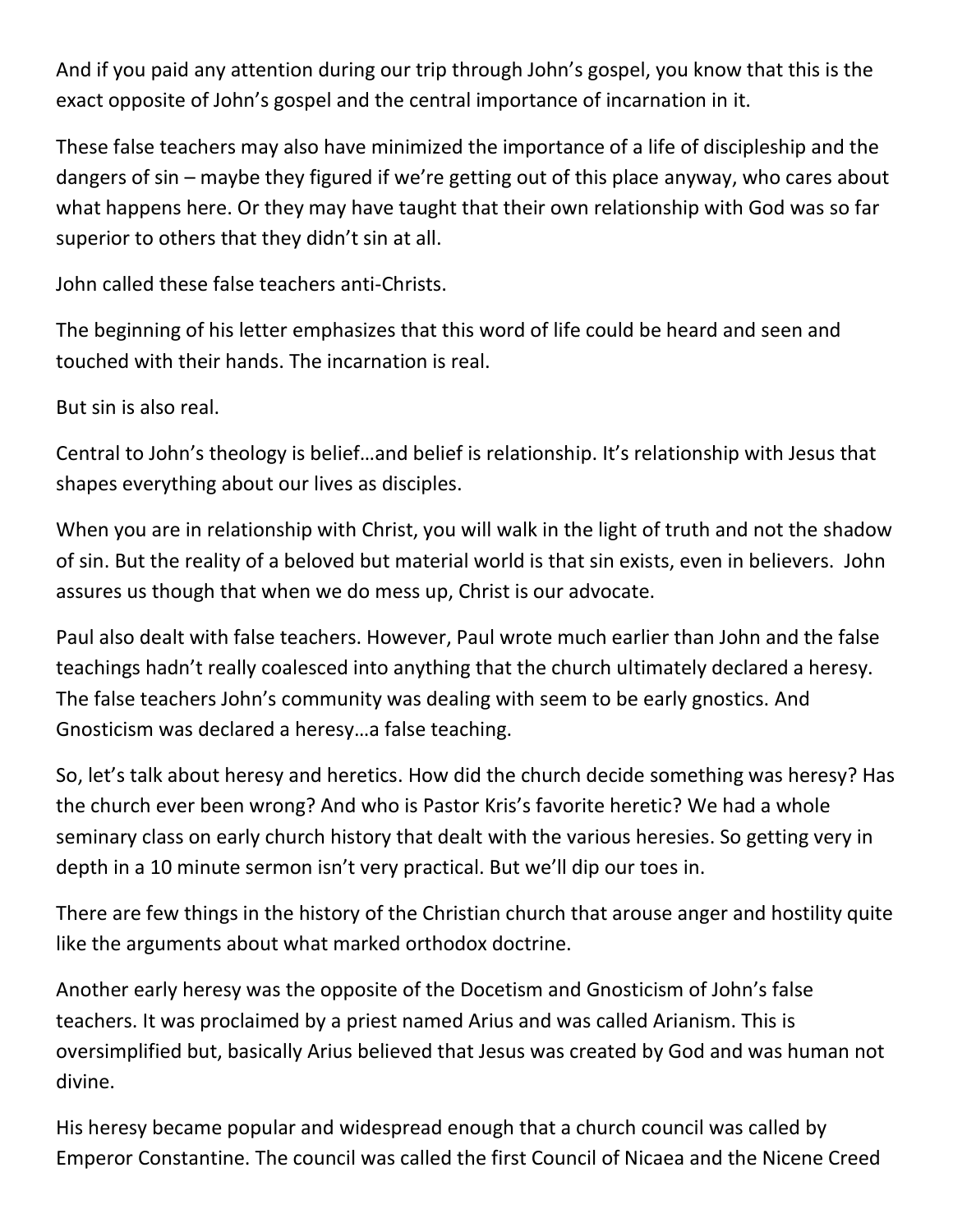came out of it. Reports were that the argument at the council grew so heated that not-so-jolly old St. Nicholas punched Arius in the face. And ultimately Arianism was denounced as heresy.

So how did the church decide these two heresies were false? This one's pretty easy. While all of the gospels support both Jesus' divinity and humanity, nowhere is that more pronounced than John's gospel. Jesus in John states his divinity himself when he says I and the Father are one and the Father is in me and I am in the Father.

And John begins the whole story with "in the beginning was the word and the word was God. And that word became flesh." Real flesh and blood human. And real God.

So any heresy that denied either Jesus' full humanity or his full divinity was easy to dispel. Although one has to regret the violence of punching a heretic.

But it got a lot less clear-cut when the church became a church that was enmeshed with Empire. Too often heretics were proclaimed as such because their teachings were a threat to power of the church, which also meant it was a threat to the power of the Empire.

Martin Luther is of course perhaps our most famous heretic. He was excommunicated by the Roman Catholic church and narrowly escaped death. Other reformers weren't so lucky. His heresy was to say that people are justified by God's grace through faith in Jesus Christ, and not by the works the church said needed to happen.

John's gospel was influential on Luther's theology, but even more so was Paul. I mean Paul literally said, "For **by grace** you have been **saved** through faith, and this is not your own doing; it is the gift of God— not the result of works, so that no one may boast." So, Luther is on pretty solid ground biblically.

So, is Luther Pastor Kris's favorite heretic?

Actually no. It's Pelagius. Who's heard of Pelagius?

Pelagius was a fifth century monk and theologian. Unlike the false teachers in John's community, Pelagius did not fall afoul of scripture. In fact, from what I've read, he never taught anything that wasn't supported by the Bible.

What he ran up against was church doctrine. First was the church's doctrine of original sin which was beginning to be developed at that time. The doctrine of original sin says that the sin of Adam and Eve is essentially sexually transmitted through the generations – that all babies are born inherently sinful.